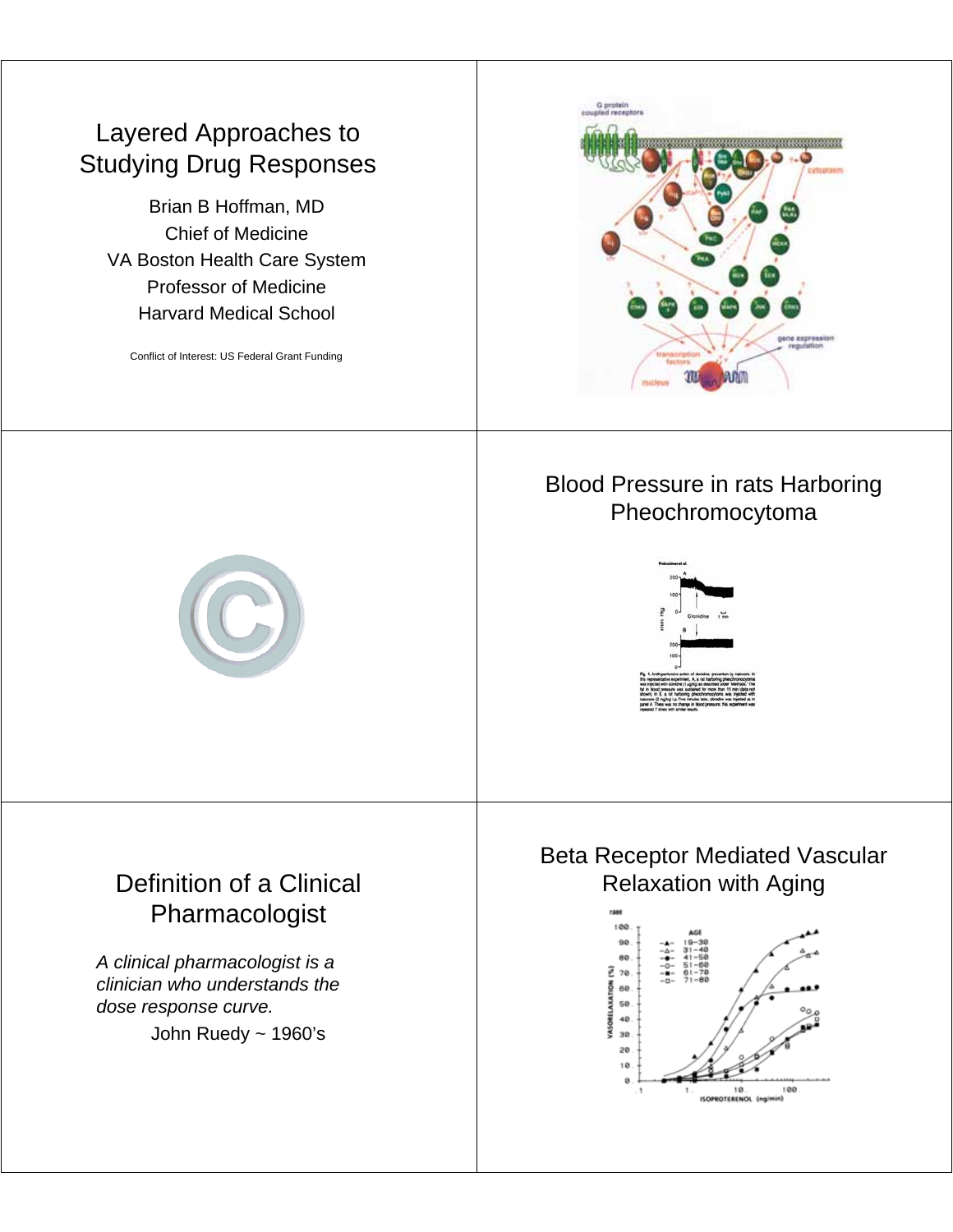## Improving Drug Therapy Decisions

- Educating clinicians about drugs
	- Teaching at site of care: Ogilvie RI, Ruedy J. An educational program in digitalis therapy. JAMA 222:50-5, 1972.
	- Courses, seminars, road shows: (BC Therapeutics Initiative)
	- Newsletters, books, journals etc
- Guidelines
	- Challenge to remember and apply to individual patients, and often have insufficient information

# Multiple Therapeutic Guidelines

- National Guideline Clearinghouse
- http://www.guideline.gov.laneproxy.stanford.edu/
- Chemicals and Drugs (MeSH Category) List all 1066 guidelines
- Cardiovascular Agents List all 116 guidelines
- Anti-Arrhythmia Agents 15 guidelines Antihypertensive Agents 30 guidelines Calcium Channel Blockers 34 guidelines Cardiotonic Agents - 5 guidelines Fibrinolytic Agents - 32 guidelines Sclerosing Solutions - 1 guideline Vasoconstrictor Agents - 15 guidelines Vasodilator Agents - 10 guidelines

## Why Hypertension?

We selected hypertension as a model for guideline implementation because…

- Hypertension is highly prevalent in adult medical practice
- There are excellent evidence-based guidelines for management
- There is also evidence that the guidelines are not well-followed

### Compelling Indications for Individual Drug Classes

- Heart Failure
	- Beta blockers, ACEI, ARB, Aldo Antagonist
- Post-MI
	- Beta blockers, ACEI
- Post-MI
	- Beta blockers, ACE, CCB
- Diabetes
	- Thiazides, beta blockers, ACEI, ARB, CCB
- Chronic kidney disease – ACEI, ARB

#### Algorithm for Treatment of Hypertension (JNC 7)



### Additional Considerations in Antihypertensive Drug Choice

#### Potential favorable effects

- Thiazide diuretics in osteoporosis
- Beta blockers in treatment of atrial tachyarrhythmias/fibrillation, migraine prophylaxis, essential tremor etc
- Calcium channel blockers in Raynaud's syndrome and some arrhythmias
- Alpha1 receptor antagonists in benign prostatic hyperplasia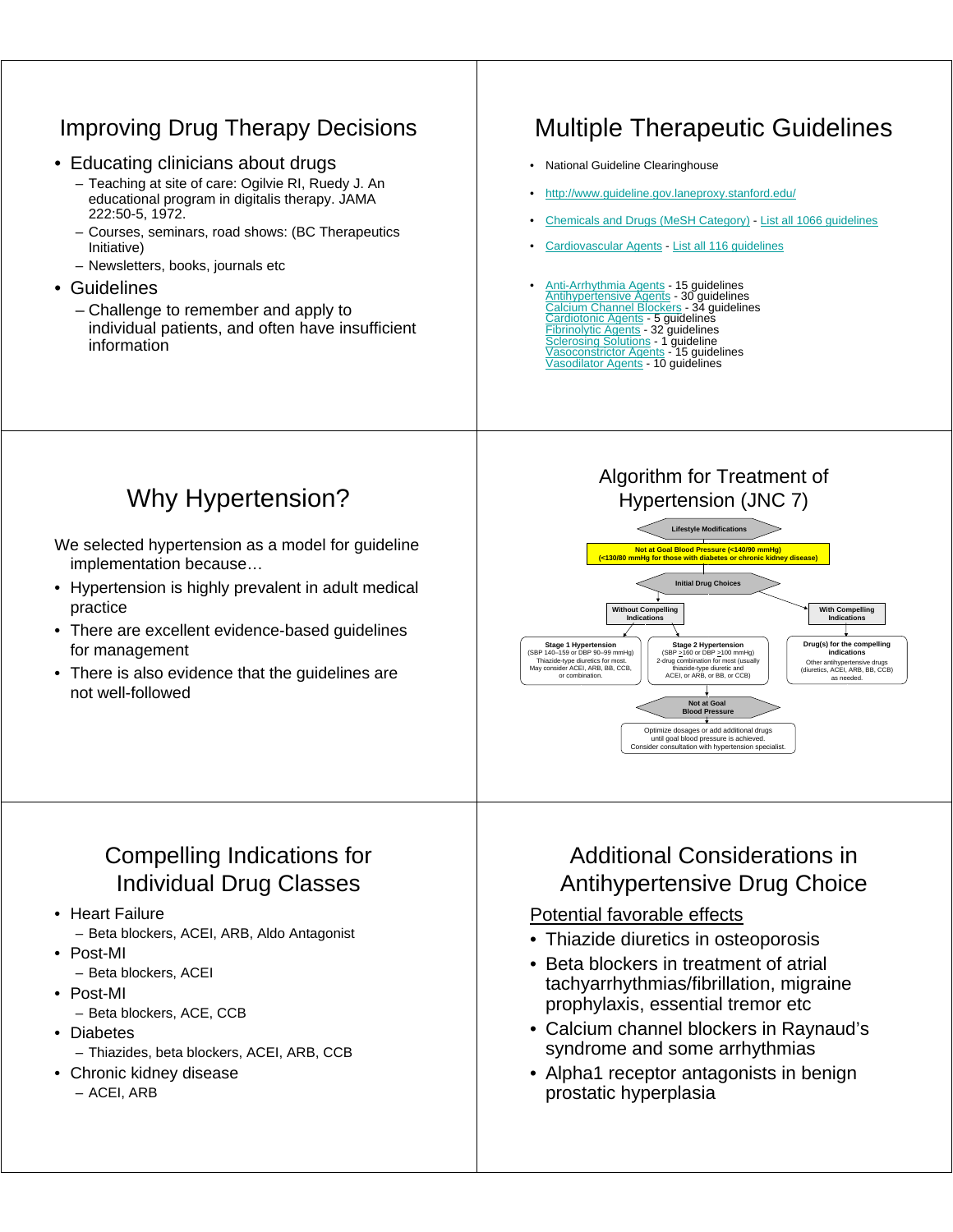#### Additional Considerations in Antihypertensive Drug Choice

Potential unfavorable effects

- Thiazides used cautiously in gout or history of hyponatremia
- Beta blockers generally avoided in asthma or high degree heart block
- ACEIs and ARBs contraindicated in pregnant women

#### Conceptualization of Impact of Decision Support System



# What is ATHENA DSS?

- Automated decision support system (DSS)
	- Knowledge-based system automating guidelines • Built with EON technology for guideline-based decision support, developed at Stanford Medical Informatics
	- For patients with primary hypertension who meet eligibility criteria
- Patient specific information and recommendations at the point of care
- Purpose is to improve hypertension control and prescription concordance with guidelines





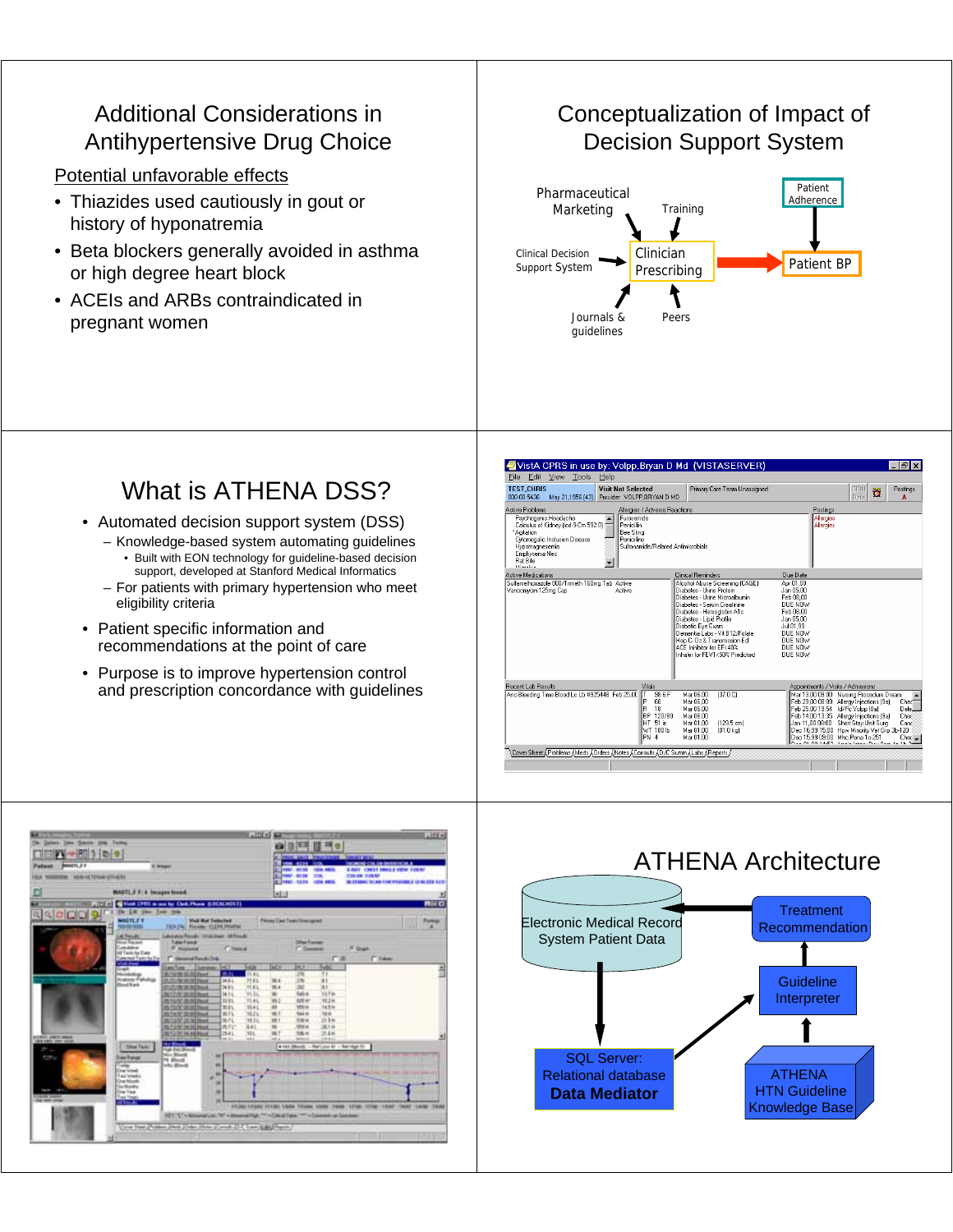







#### BMJ Clinical Evidence

## Study Design

- Multicenter Randomized Controlled Trial
- Subjects: Primary care clinicians (attending physicians, registered nurse practitioners & physician assistants)
- Unit of Randomization: clinician-clusters
- Setting: VA primary care clinics in 3 distinct medical centers: Palo Alto (CA), San Francisco (CA) & Durham (NC)
- Duration: 15 months

## Primary Outcomes

#### 1. Clinician Prescribing

- Rate of intensification of antihypertensive drug therapy at first visit when patient's blood pressure (BP) was above target
- 2. Patient outcome
	- Change in Systolic Blood Pressure (SBP) from baseline to endpoint